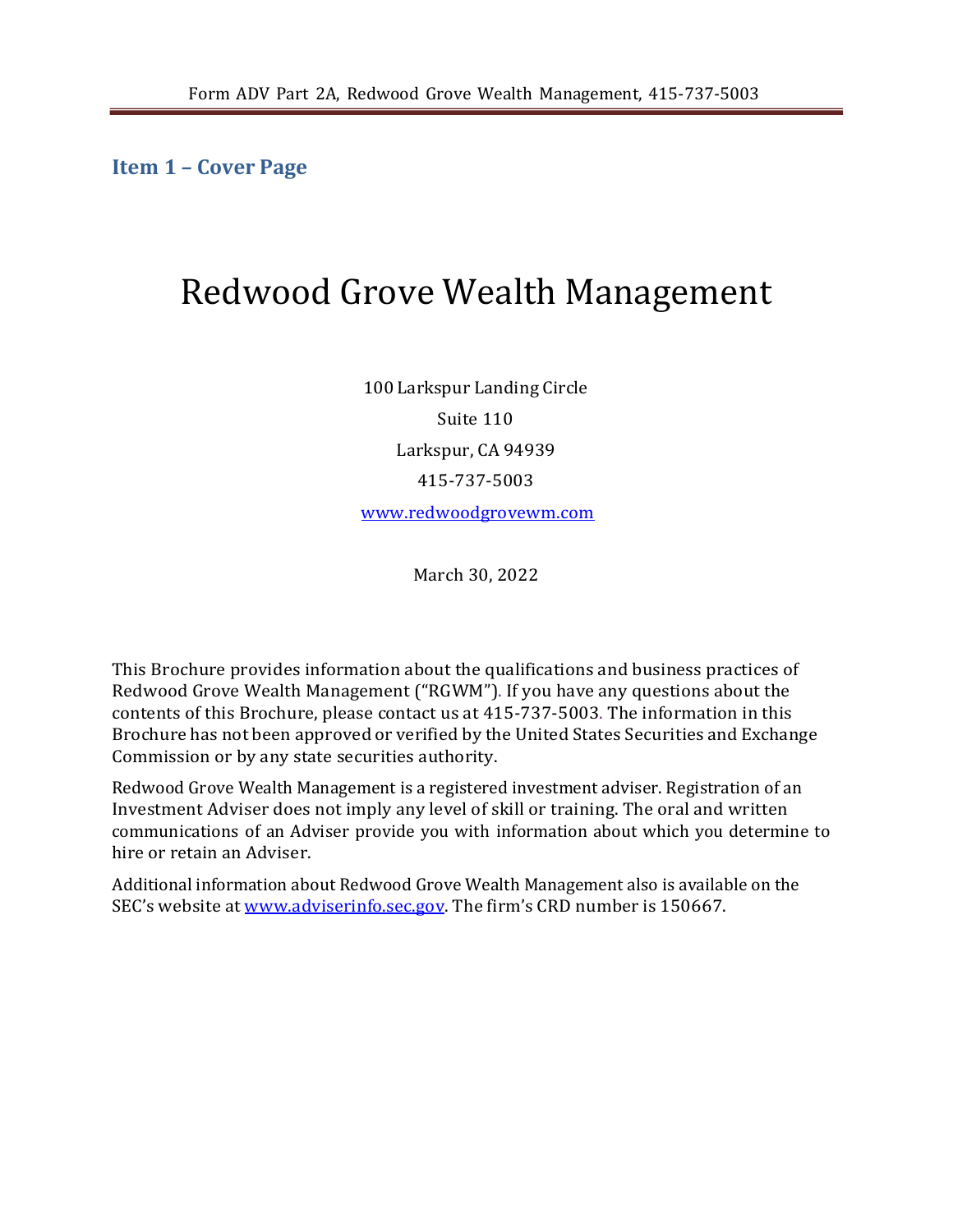## <span id="page-1-0"></span>**Item 2 – Material Changes**

This Item will discuss only specific material changes that are made to the Brochure and provide clients with a summary of such changes. We will also reference the date of our last annual update of our brochure. We have made no material changes since the last annual update to this brochure dated January 1, 2021.

We will further provide you with a new Brochure as necessary based on changes or new information, at any time, without charge.

Currently, our Brochure may be requested by contacting Tanya Steinhofer, Principal, at 415-737-5003 or [tanya@redwoodgrovewm.com. O](mailto:tanya@redwoodgrovewm.com)ur Brochure is also available on our website [www.redwoodgrovewm.com, a](http://www.redwoodgrovewm.com/)lso free of charge.

Additional information about Redwood Grove Wealth Management is also available via the SEC's website [www.adviserinfo.sec.gov. T](http://www.adviserinfo.sec.gov/)he SEC's website also provides information about any persons affiliated with RGWM who are registered, or are required to be registered, as investment adviser representatives of RGWM.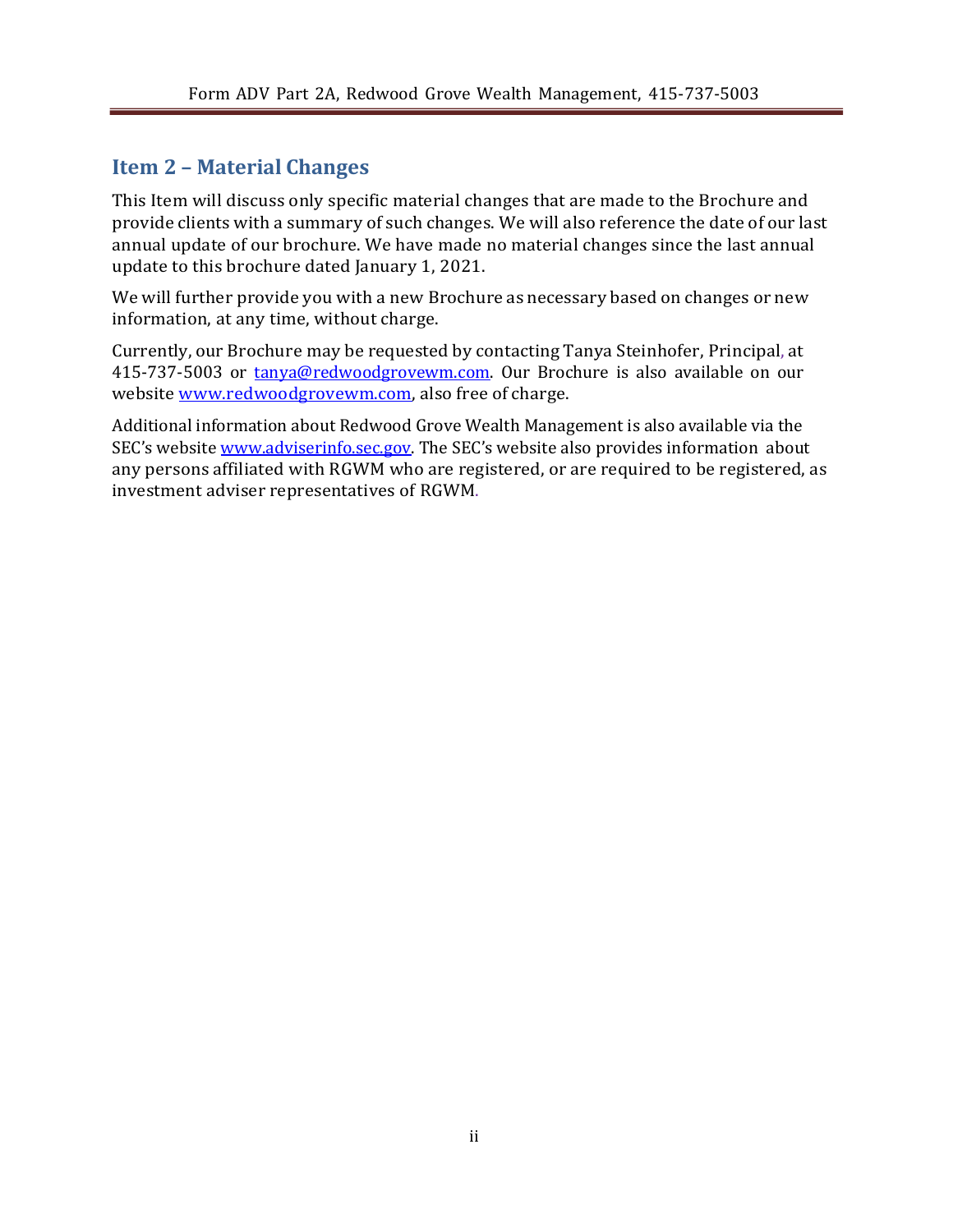# <span id="page-2-0"></span>**Item 3 - Table of Contents**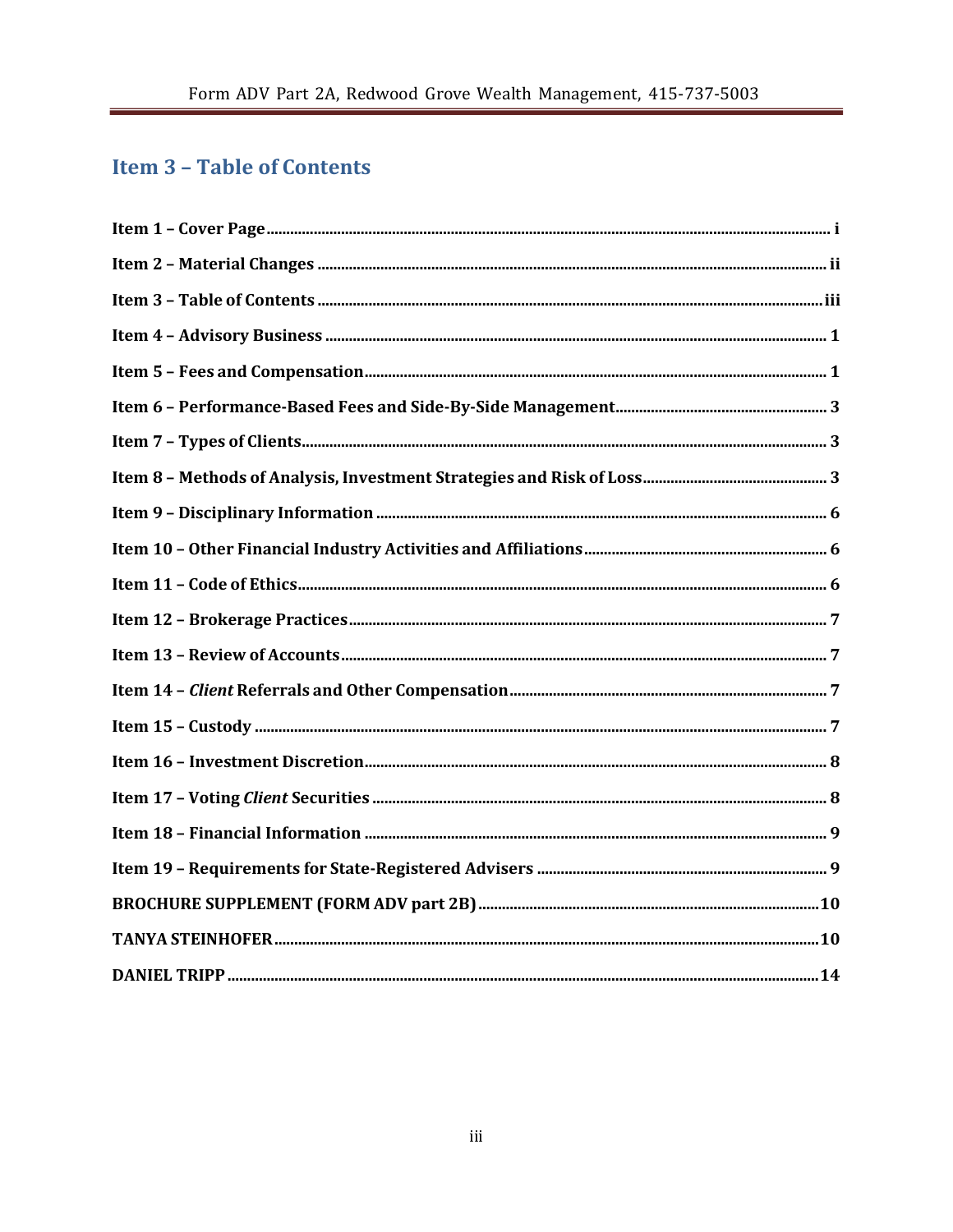## <span id="page-3-0"></span>**Item 4 – Advisory Business**

#### **Asset Management and Financial Planning Services**

Redwood Grove Wealth Management was founded in 2009 and is solely owned by Tanya K. Steinhofer. RGWM offers two types of services – asset management and comprehensive financial planning.

RGWM is not affiliated with any other financial services firm and does not accept commissions, rebates, or referral fees as compensation for its services. RGWM is compensated solely from fees paid by clients. RGWM manages \$111.0 million as of December 31, 2021 all ona discretionary basis.

RGWM provides fee-based investment advisory services ("Asset Management Services"). RGWM manages investment portfolios on a discretionary basis consistent with clients' investment objectives and guidelines. Investment advice tends to focus on passive index mutual funds and exchange-traded funds (ETFs) whenever possible. The core principles of RGWM's investment philosophy are diversification, market efficiency, long- term strategic allocations, and tax-efficient, low-cost investing. RGWM may occasionally use its discretion to choose third-party investment advisers (sometimes referred to as "sub-advisers") to manage all or a portion of the client's assets. Sub-advisers exercise the same degree of discretion as afforded to RGWM by the client.

Financial planning services provided to clients are dependent upon the client's unique goals and circumstances and may include retirement planning, tax planning, investment planning, education funding, risk management, estate planning, charitable giving, and employee benefit planning including stock options and deferred compensation plans. Financial planning-only clients are under no obligation to act upon the recommendations provided or effect any transactions through RGWM.

Financial planning is an ongoing process that should continue over a lifetime. Planning services for previously unaddressed topics or planning requiring extraordinary research or analysis may involve additional costs, which will be negotiated and agreed upon prior to the start of any such work.

RGWM does not prepare tax returns of any kind, nor does it draft any legal documents including wills and trusts.

### <span id="page-3-1"></span>**Item 5 – Fees and Compensation**

#### **Fees for Financial Planning Services**

The fee for financial planning services is determined by the scope and complexity of the client's financial situation and is charged on a fixed-fee or hourly basis. A typical planning fee ranges from \$4,000 to \$5,000 for a one-time plan. All fees are subject to negotiation. For one-time plans, clients will be provided an estimate before the commencement of work,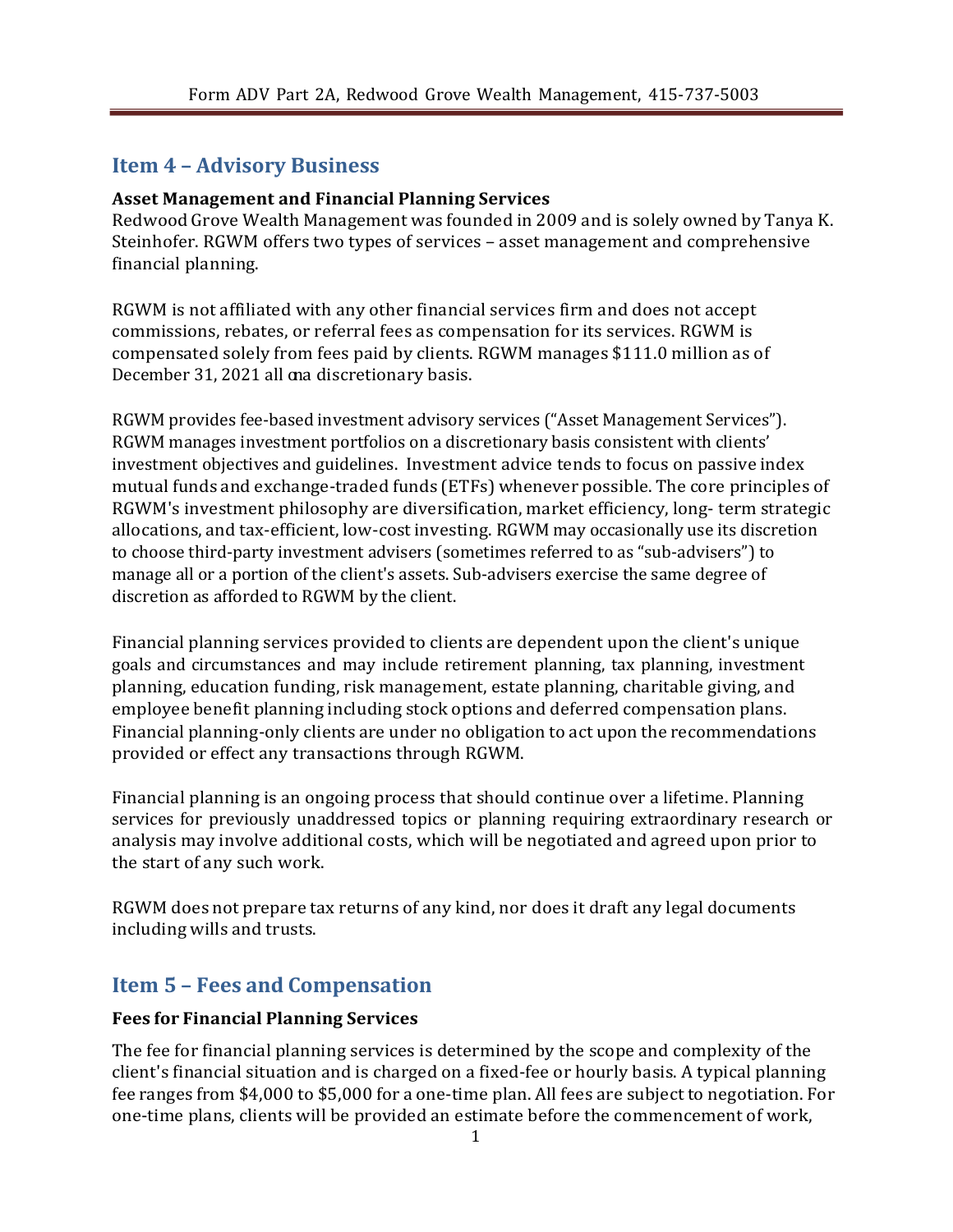50% of which is due at the first meeting and the remainder of which is due upon the completion of work. Under no circumstances will RGWM receive fees more than six months in advance of services being provided. Lower fees for comparable services may be available from other sources.

Clients have the unconditional right to cancel the Financial Planning Agreement within five business days after signing it, and to receive a complete refund of any fee actually paid. Thereafter, the client will have the right to cancel the agreement at any time prior to the final plan presentation. If such notice of cancellation is given after five business days, fees are refundable for any portion of advanced fees attributable to services not performed prior to termination of the agreement.

#### **Fees for Asset Management Services**

Fees for asset management services are computed in accordance with the table below, in advance, at the beginning of each calendar quarter, subject to a minimum fee of \$5,000/year. Fees will be based on the fair market value of securities and cash in the Investment Account on the last trading day of each calendar quarter. In computing the market value of any security held in the Investment Account thatis listed on a national securities exchange, such security shall be valued at the last quoted sale price on the valuation date or the principal exchange on which the security is traded. Any other security or asset shall be valued in a manner determined in good faith by the Advisor to reflect its fair market value.

| <b>Annual Advisory</b><br><b>Fee</b> | <b>Portfolio Value **</b> | <b>Fee as Percent of Portfolio</b><br><b>Value</b> |
|--------------------------------------|---------------------------|----------------------------------------------------|
| <b>FIRST</b>                         | \$2,000,000               | 1.00 Percent                                       |
| <b>NEXT</b>                          | \$3,000,000               | .80 Percent                                        |
| NEXT                                 | \$5,000,000               | .70 Percent                                        |
| <b>AMOUNT OVER</b>                   | \$10,000,000              | .50 Percent                                        |

RGWM generally deducts fees from client accounts but may invoice clients directly in some situations. The specific manner in which fees are charged by RGWM is established in a client's written agreement with RGWM.

RGWM's fees are exclusive of brokerage commissions, transaction fees, and other related costs and expenses, which shall be incurred by the client. Clients may incur certain charges imposed by custodians, brokers, third-party investment and other third parties such as fees charged by managers, custodial fees, deferred sales charges, odd-lot differentials, transfer taxes, wire transfer and electronic fund fees, and other fees and taxes on brokerage accounts and securities transactions. Mutual funds and exchange-traded funds also charge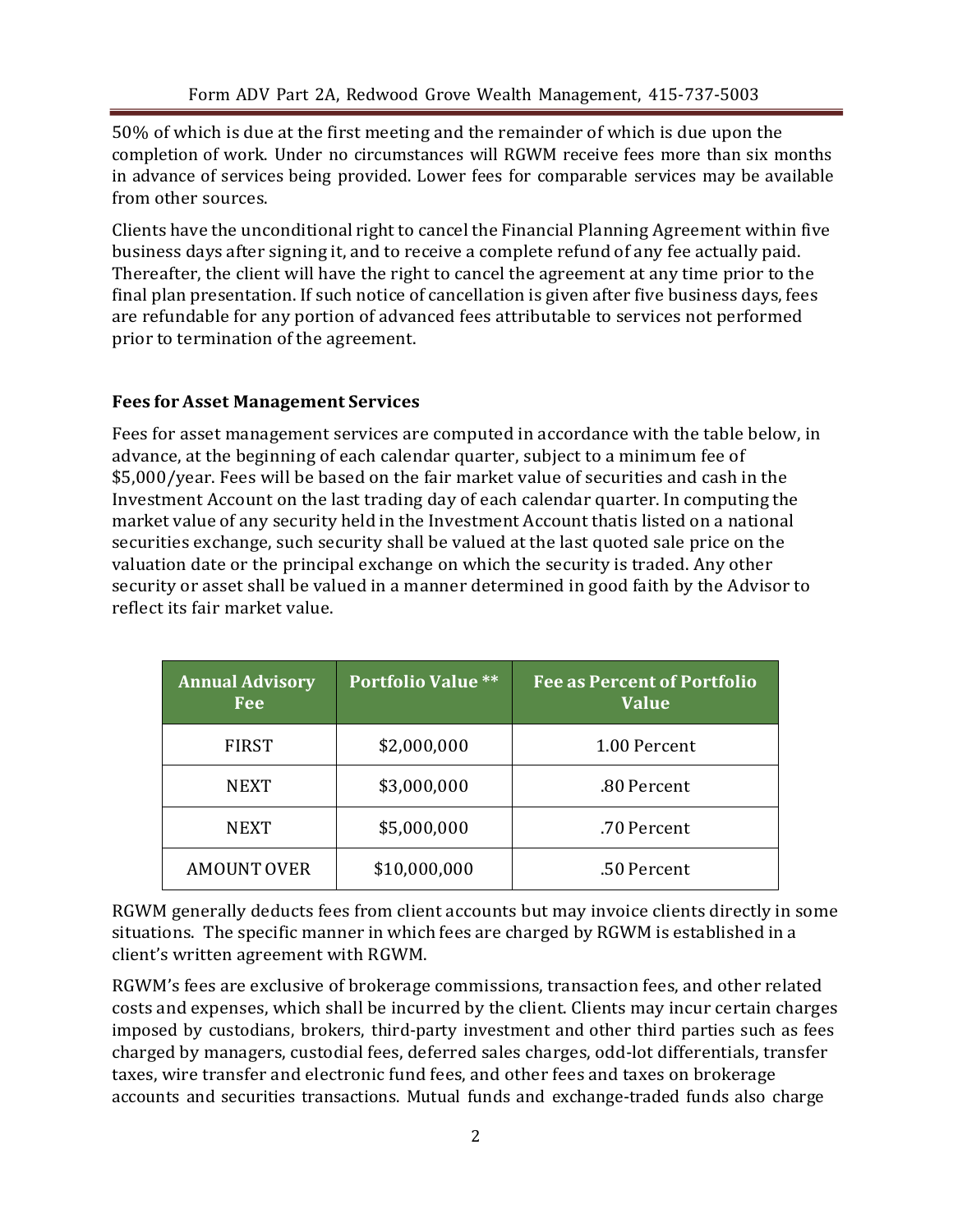internal management fees, which are disclosed in a fund's prospectus.

Such charges, fees, and commissions are exclusive of and in addition to RGWM's fees, and RGWM shall not receive any portion of these commissions, fees, and costs.

The Asset Management Agreement may be terminated by either party upon thirty (30) days' written notice to the other party. Fees will be prorated to date of termination.

## <span id="page-5-0"></span>**Item 6 – Performance-Based Fees and Side-By-Side Management**

RGWM does not charge any performance-based fees (fees based on a share of capital gains on or capital appreciation of the assets of a client).

## <span id="page-5-1"></span>**Item 7 – Types of Clients**

RGWM provides financial planning and investment advice to individuals and families. RGWM has no minimum account size required to work with clients.

## <span id="page-5-2"></span>**Item 8 – Methods of Analysis, Investment Strategies and Risk of Loss**

The core principles of RGWM's investment philosophy are diversification, market efficiency, long-term strategic allocations, and tax-efficient, low-cost investing. RGWM takes a long-term approach to investing and so recommends long-term strategic asset allocations and investment to clients and does not recommend frequent trading in and out of securities. RGWM also recommends well diversified portfolios to clients comprising many asset classes, such as bonds, small and large stocks, US and foreign stocks, real estate securities and commodities. RGWM employs a largely passive approach to investing through the use of index mutual funds and exchange-traded funds (ETFs) whenever possible. However, in some cases (e.g., a client's 401k plan), RGWM is limited to the investment options available. RGWM uses fundamental analysis to evaluate securities and investments for recommendation to clients and evaluates them based on performance, fees, and other quantitative and qualitative factors, such as adherence to a stated investment strategy, manager turnover, and portfolio turnover.

#### **Investment Strategies**

The primary investment strategy used on client accounts is asset allocation based on Modern Portfolio Theory. RGWM develops a diversified investment portfolio by mixing different assets in varying proportions depending on client circumstances and economic climate. The primary purpose of Asset Allocation is to reduce the risk in the portfolio, while maintaining or enhancing the rate of return of the portfolio.

Each client receives investment advice regarding their portfolio based upon his or her:

- Time Horizon
- Risk Tolerance
- Expected Rate of Return
- Asset Class Preferences

The investment vehicles used to invest in the various asset classes are mutual funds and exchange-traded funds (ETFs). The mutual funds and ETFs provide: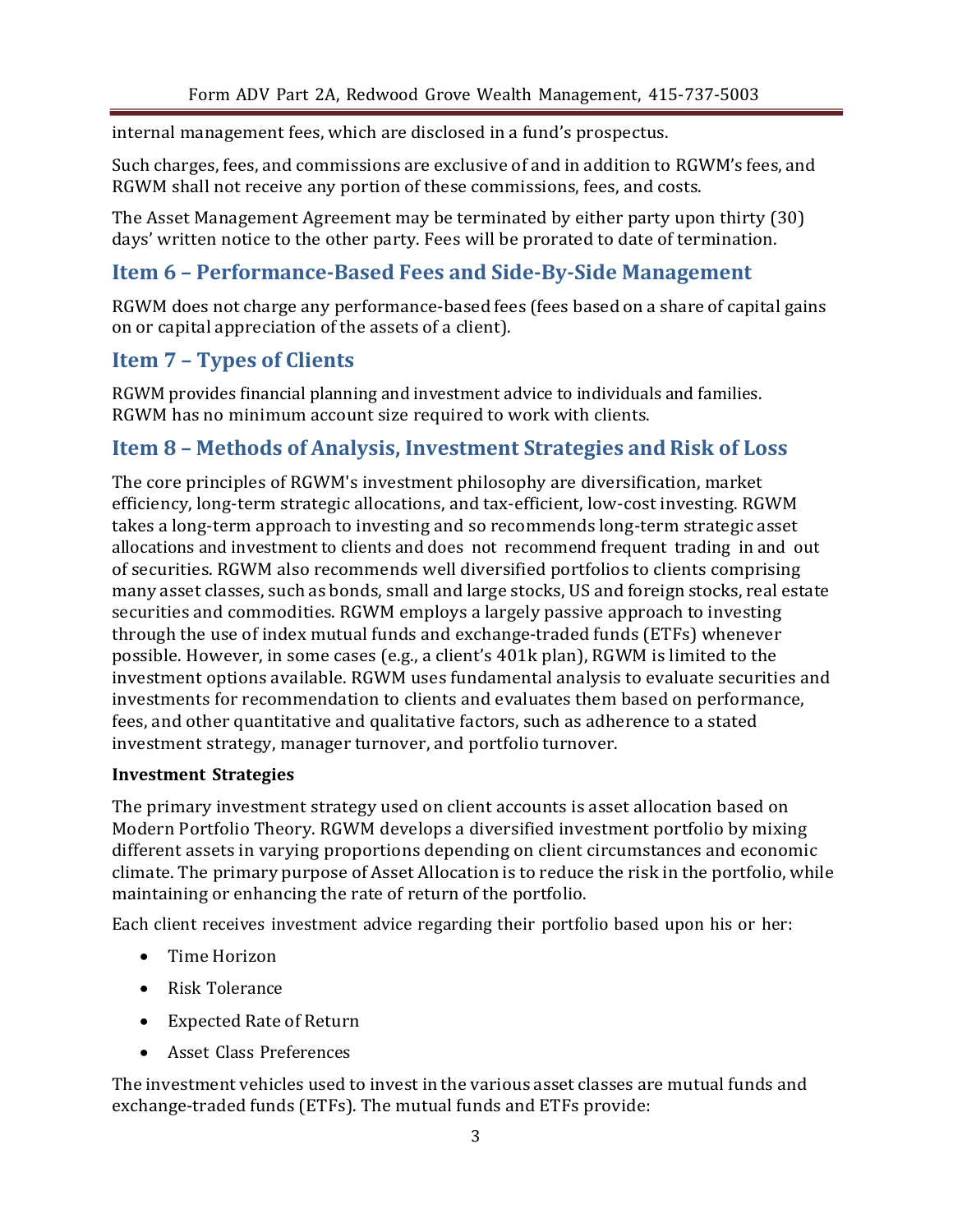- Professional Management
- Diversification
- Flexibility
- Liquidity

The investment strategy for a specific client is based upon the objectives stated by the client during consultations. The client may change these objectives at any time.

RGWM's methods of analysis and investment strategies do not present any significant or unusual risks. However, every method of analysis has its own inherent risks. Modern Portfolio Theory uses historical market returns and relationships between different types of investments to create recommended investment mixes. Actual returns and, importantly, the relationships between different types of investments (between stocks and bonds, for example) may change over time, leading to the risk of lower than expected returns and/or higher than expected risk of loss for the recommended mix of investments.

In addition, RGWM's approach includes a comprehensive evaluation of the client's invested assets, including restricted and illiquid assets. RGWM will recommend changes to the overall mix of investments, taking into account any assets which cannot be sold. The actual investment results could vary more widely in these cases due to lack of information and illiquidity of the non-saleable assets.

#### **Risk of Loss**

Investing in securities involves risk of loss that clients should be prepared to bear. RGWM's investment approach constantly keeps the risk of loss in mind. Investors face the following investment risks:

Interest-rate Risk: The risk that investment returns will be affected by changes in the level of interest rates. When interest rates increase, the prices and values of bonds decrease. When interest rates decrease, the prices and values of bonds increase.

Market Risk: The risk that investment returns will be affected by changes in the overall level of the stock market. When the stock market as a whole increases or decreases, virtually all stocks are affected to some degree.

Reinvestment Rate Risk: The risk incurred when an investment's income is reinvested at a lower rate than the rate that existed at the time the original investment was made. This risk is most prevalent when interest rates fall.

Purchasing Power Risk (Inflation Risk): The risk that inflation will affect the return of an investment in real dollars. In other words, the amount of goods that one dollar will purchase decreases over time. Investments that have low returns, such as savings accounts, are not likely to keep up with inflation. Investments with fixed returns, such as bonds, will decrease in value because their purchasing value will decrease with inflation.

Business Risk: The risk associated with a particular industry or firm. These are factors that affect the industry or firm, but do not affect the whole market. They include government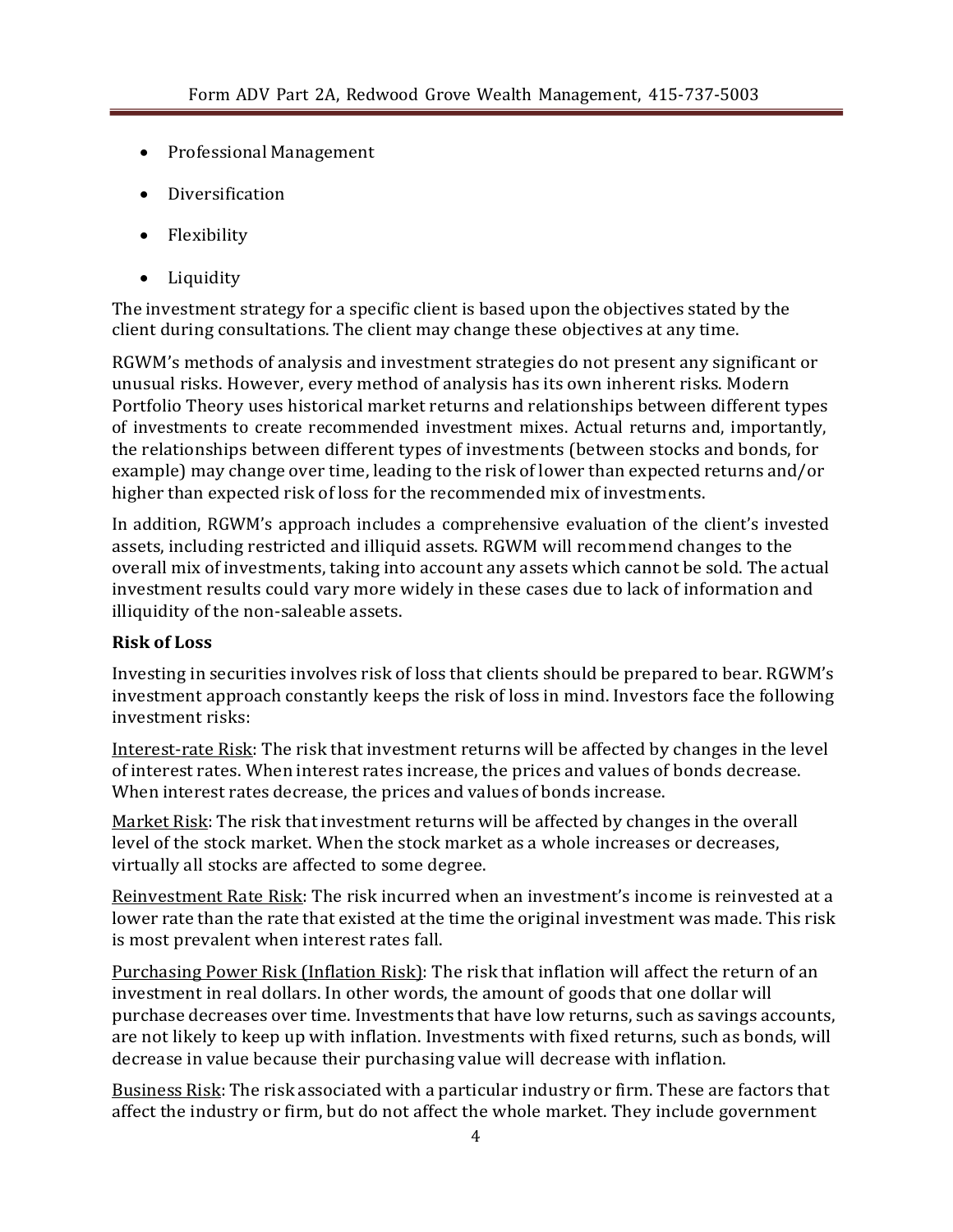regulations, management competency, or local or regional economic factors.

Financial Risk: The risk associated with the mix of debt and equity used to finance a firm. The greater the financial leverage, the greater the financial risk.

Currency Risk (Exchange Rate Risk): The risk that a change in the value of a foreign currency relative to the U.S. dollar will negatively affect a U.S. investor's return.

Liquidity Risk: Liquidity is the ability to readily convert an investment into cash. Generally, assets are more liquid if many traders are interested in a standardized product. For example, Treasury Bills are highly liquid, while real estate properties are not.

In general, cash equivalents provide liquidity with minimum income, and a return of principal with no capital appreciation. Cash equivalents are, however, subject to purchasing power risk.

Fixed income investments provide current income. Usually, the longer the maturity of the security, the higher the income it will generate. Also, with longer maturities, fixed income investments will have greater price volatility and greater opportunity for capital gains or capital losses. Fixed income investments are subject to interest rate risk, reinvestment rate risk, and purchasing power risk. In addition, foreign bonds would be subject to currency rate risk and high yield bonds would be subject to business risk and financial risk.

The return of principal for bond funds and funds with significant underlying bond holdings is not guaranteed. Mutual fund shares are subject to the same interest rate, inflation and credit risks associated with the underlying bond holdings. Lower rated bonds are subject to greater fluctuations in value and risk of loss of income and principal than higher rated bonds.

Equity investments are subject to greater volatility, thus providing a greater opportunity for capital gains, and a greater opportunity for capital losses. Equity investments offer little or no current income. Equity investments are subject to market risk and interest rate risk, while providing an opportunity to protect against purchasing power risk. Also, stock mutual funds, rather than individual equities, may limit the exposure to business risk and financial risk.

Investing outside the United States involves additional risks, such as currency fluctuations, periods of illiquidity, and price volatility. These risks may be heightened in connection with investments in developing countries. Small-company stocks entail additional risks, and they can fluctuate in price more than larger company stocks.

Investments are not FDIC-insured, nor are they deposits of or guaranteed by a bank or any other entity, so they may lose value.

Different types of investments involve varying degrees of risk, and the client should not assume that future performance of any specific investment or investment strategy (including the investments and/or investment strategies recommended by RGWM) will be profitable or equal to any specific performance level(s).

Pandemics and Other Public Health Crisis**:** Pandemics and other health crises, such as the outbreak of an infectious disease such as severe acute respiratory syndrome, avian flu,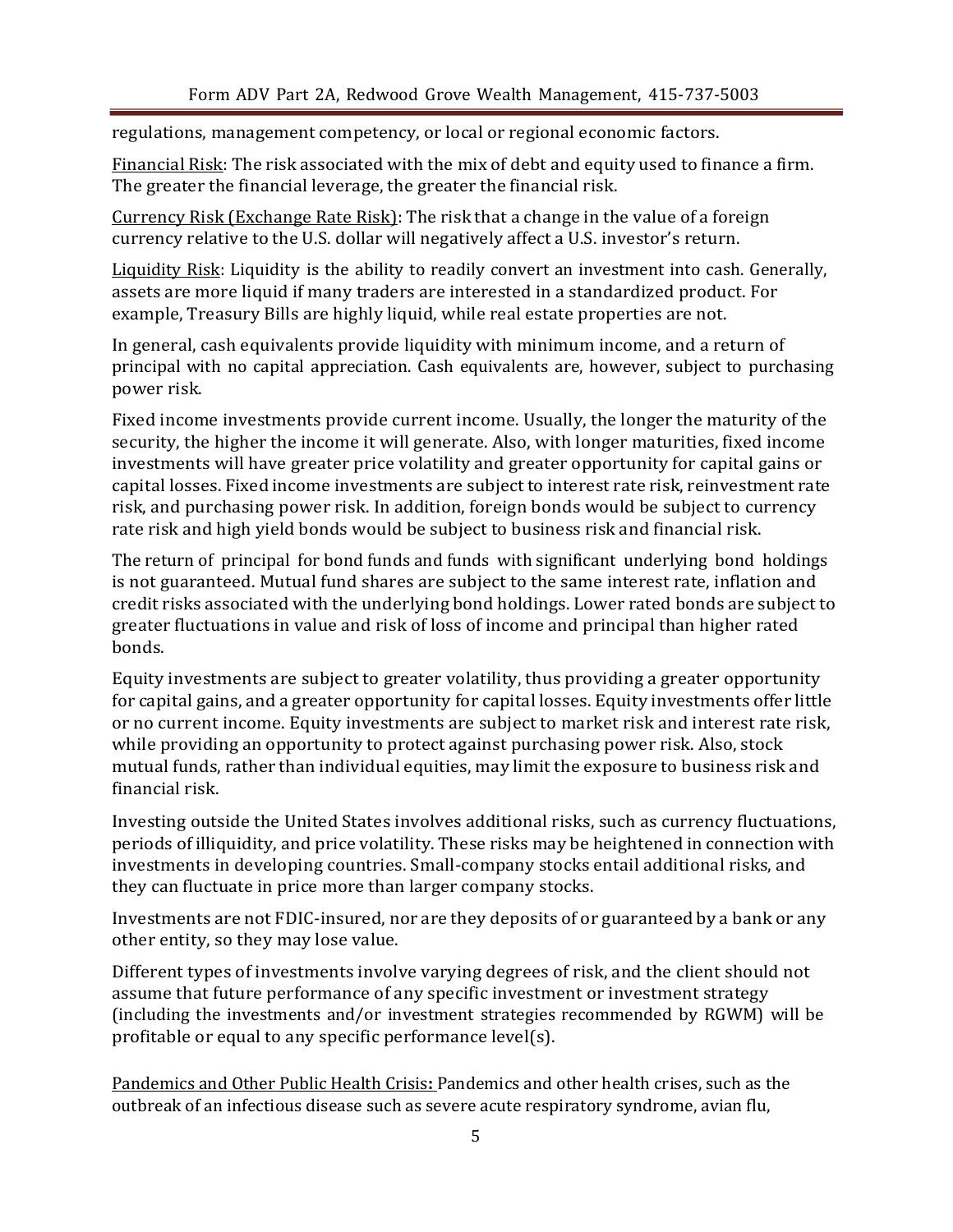H1N1/09 flu and COVID-19 or any other serious public health concern, together with any resulting restrictions on travel or quarantines imposed, could have a negative impact on the economy, and business activity in any of the areas in which client investments may be located. Such disruption, or the fear of such disruption, could have a significant and adverse impact on the securities markets, lead to increased short-term market volatility or a significant market downturn, and may have adverse long-term effects on world economies and markets generally.

Cybersecurity Risk: Investment advisers and their service providers may be prone to operational and information security risks resulting from cyber-attacks. Cyber-attacks include, among other behaviors, stealing or corrupting data maintained online or digitally (including, for example, through cyber- attacks known as "phishing" and "spear-phishing"), denial-ofservice attacks on websites, the unauthorized release of confidential information and causing operational disruption. Cyber- attacks may interfere with the processing of transactions, cause the release of private information or confidential information of the firm, cause reputational damage, and subject the firm to regulatory fines, penalties or financial losses, reimbursement or other compensation costs, and/or additional compliance costs. While the firm has established business continuity plans and systems designed to prevent such cyber-attacks, there are limitations in such plans including the possibility that certain risks have not been identified.

## <span id="page-8-0"></span>**Item 9 – Disciplinary Information**

Registered investment advisers are required to disclose all material facts regarding any legal or disciplinary events that would be material to your evaluation of RGWM or the integrity of RGWM's management. RGWM has no information applicable to this Item.

## <span id="page-8-1"></span>**Item 10 – Other Financial Industry Activities and Affiliations**

RGWM is not actively engaged in any business other than giving investment advice. RGWM has no other financial industry affiliations or activities requiring disclosure.

## <span id="page-8-2"></span>**Item 11 – Code of Ethics**

RGWM adheres to the Code of Ethics and Professional Responsibility (Code of Ethics) adopted by the Certified Financial Planner Board of Standards, Inc., and accepts the obligation not only to comply with the mandates and requirements of all applicable laws and regulations but also to take responsibility to act in an ethical and professionally responsible manner in all professional services and activities. RGWM will provide a copy of the Code of Ethics to any client or prospective client upon request, and it can also be obtained at the website [www.cfp.net.](http://www.cfp.net/)

Neither RGWM nor any related person of RGWM recommends, buys, or sells for client accounts, securities in which RGWM or any related person of RGWM has a material financial interest.

RGWM and/or representatives of RGWM may buy or sell securities that are also recommended to clients. However, as it is the practice of RGWM to recommend mutual funds, the firm or representatives of the firm are not in a position to materially benefit from the sale or purchase of those securities.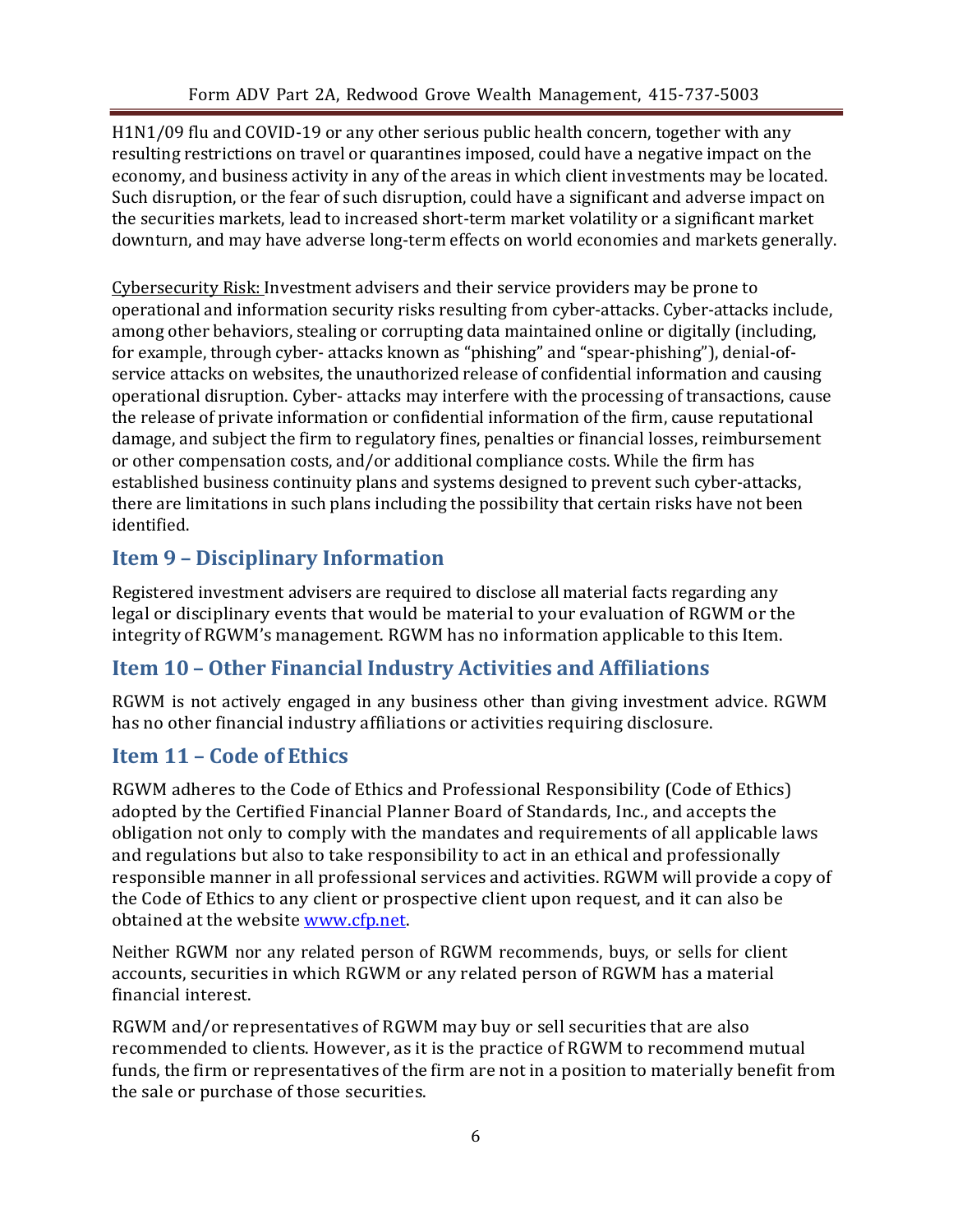## <span id="page-9-0"></span>**Item 12 – Brokerage Practices**

RGWM or any related person does not have the authority to determine, without obtaining specific client consent, the following:

- Broker or dealer to be used
- Commission rates paid

Specific custodian recommendations are made to clients based on their need for such services and the efficiencies in having the majority of investment accounts at a limited number of custodians. RGWM recommends custodians based on their proven integrity, the financial responsibility of the firm, best execution of orders, availability of investment products, reasonable commissions and fees, and the quality of client service. RGWM does not receive fees or commissions or referrals from any custodian it recommends.

If the client prefers another custodian, it will be considered as part of the Investment Advisory Agreement fee negotiation.

RGWM may have an incentive to select or recommend a broker-dealer/custodian based on adviser's interest in receiving research, products, or services rather than on adviser's interest in receiving most favorable execution.

## <span id="page-9-1"></span>**Item 13 – Review of Accounts**

Tanya K. Steinhofer, Principal of RGWM, reviews client accounts as part of the asset management and/or financial planning process, for adherence to target allocations and other factors, as applicable, based on economic conditions and individual client circumstances. For client portfolios that are managed by RGWM, RGWM reallocates the portfolios as appropriate. For assets that are not managed by RGWM (e.g., 401(k) plan assets), the client is responsible to implement the investment recommendations.

## <span id="page-9-2"></span>**Item 14 – Client Referrals and Other Compensation**

RGWM has no additional compensation arrangements with others for giving investment advice or giving and receiving client referrals. However, RGWM periodically receives client referrals from websites where they may be listed. In no case will the client pay any additional fees to RGWM for services if the referral comes from any of these listings.

## <span id="page-9-3"></span>**Item 15 – Custody**

All client assets are held at qualified custodians. The custodian provides at least quarterly statements (more often monthly) directly to the client at their address of record or via email at the clients' discretion. If you are not receiving at least quarterly custodial account statements, please contact RGWM at the number on the cover page of this brochure. RGWM urges you to carefully review such statements and compare such official custodial records to the account statements that we may provide to you. Our statements may vary from custodial statements based on accounting procedures, reporting dates, or valuation methodologies of certain securities.

However, with a client's consent through the written agreement with RGWM, RGWM will deduct RGWM's fees from a client's account. RGWM will send billing invoices to the client.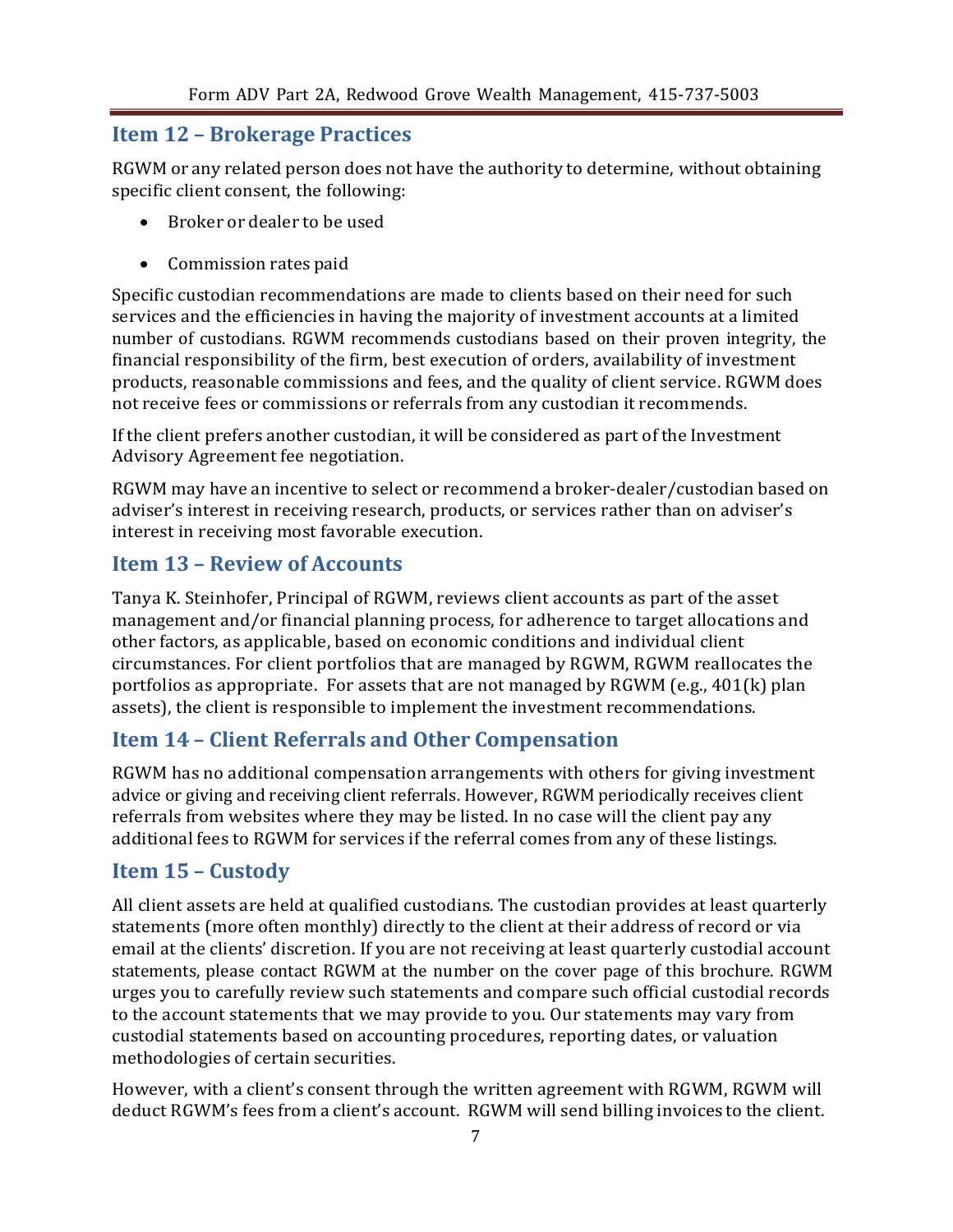## <span id="page-10-0"></span>**Item 16 – Investment Discretion**

RGWM usually receives discretionary authority from the client at the outset of an advisory relationship to select the identity and amount of securities to be bought or sold. Any investment discretion is obtained in writing through the Asset Management Agreement and a limited power of attorney. In all cases, however, such discretion is to be exercised in a manner consistent with the stated investment objectives for the particular client account.

Discretionary authority allows RGWM to perform trades in the client's account without further approval from the client. This includes decisions on the following:

- Securities purchased or sold;
- The amount of securities to be purchased or sold

Once the portfolio is constructed, RGWM provides ongoing supervision and re-balancing of the portfolio as changes in market conditions and client circumstances may require.

RGWM seeks to undertake a minimal amount of trading in client accounts, in order to keep transaction fees, other expenses, and tax consequences associated with trading to minimal levels.

Clients who engage RGWM on a discretionary basis may, at any time, impose restrictions, in writing, on RGWM'S discretionary authority (i.e. limit the types/amounts of particular securities purchased for their account, exclude the ability to purchase securities with an inverse relationship to the market, limit or proscribe RGWM'S use of margin, etc.).

Unless RGWM otherwise agrees in writing, RGWM does not advise or take any action on behalf of clients in any legal proceedings, including bankruptcies or class actions, involving securities held or formerly held in client accounts or the issuers of those securities.

#### **Limited Power of Attorney**

Clients must sign a limited power of attorney before RGWM is given discretionary authority. The limited power of attorney is included in the qualified custodian's account application. The limited power of attorney is executed so RGWM may execute trades on the client's behalf.

#### **Use of Sub-Advisers**

RGWM may occasionally use its discretion to choose third-party investment advisers (sometimes referred to as "sub-advisers") to manage all or a portion of the client's assets. Subadvisers exercise the same degree of discretion as afforded to RGWM by the client.

## <span id="page-10-1"></span>**Item 17 – Voting Client Proxies**

As a matter of firm policy and practice, RGWM does not have any authority to and does not vote proxies on behalf of advisory clients. If requested by the client, RGWM may provide advice to clients regarding the clients' voting of proxies. However, clients retain the responsibility for receiving and voting proxies for any and all securities maintained in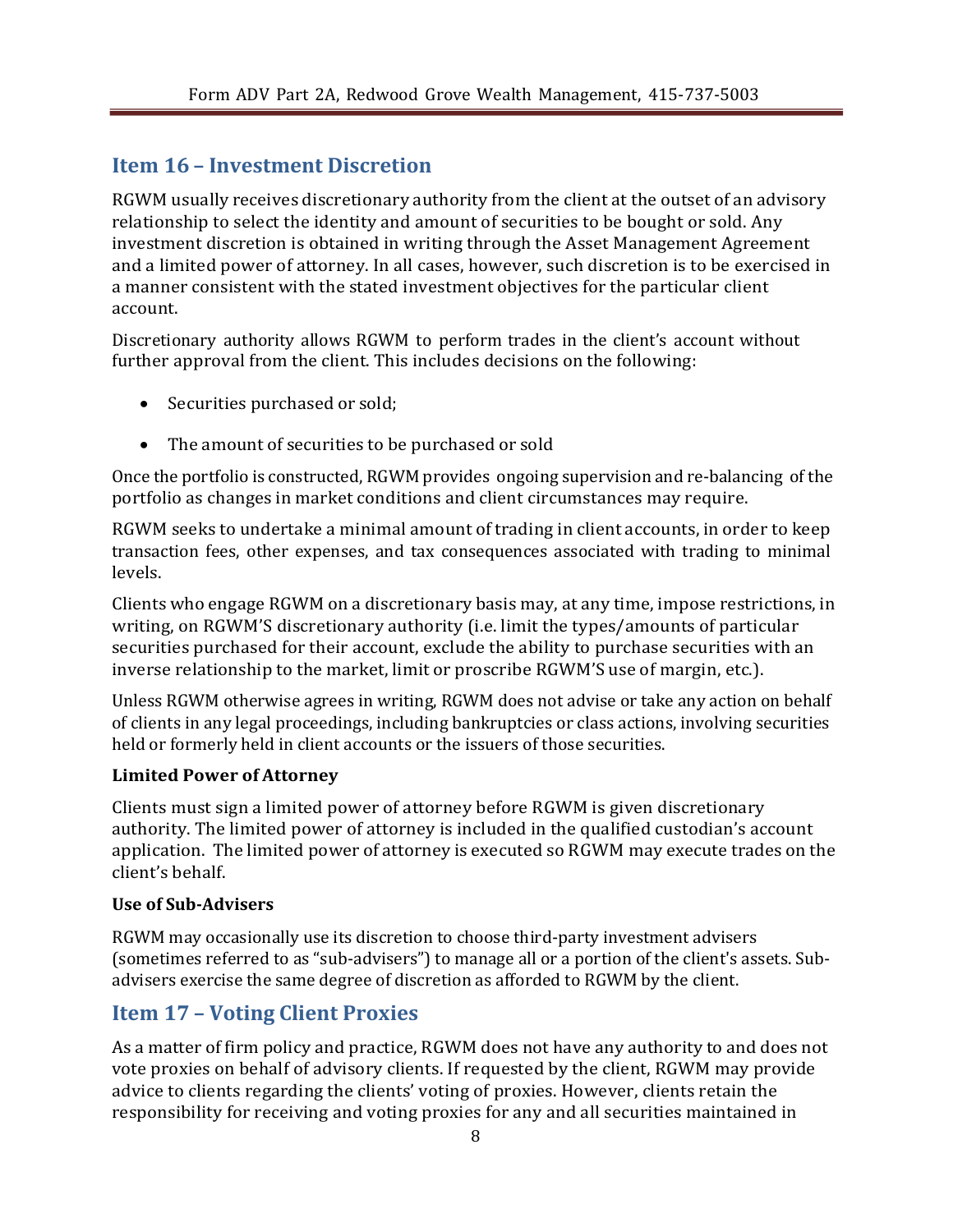client portfolios.

## <span id="page-11-0"></span>**Item 18 – Financial Information**

RGWM does not require the prepayment of more than \$500 in fees per client, six months or more in advance. For additional information regarding payment of fees, see Item 5 above.

RGWM has no financial commitment that impairs its ability to meet contractual and fiduciary commitments to clients and has not been the subject of a bankruptcy proceeding.

## <span id="page-11-1"></span>**Item 19 – Requirements for State-Registered Advisers**

Tanya K. Steinhofer (born 1970) is the sole Principal of RGWM. She is a Certified Financial Planner (CFP®) and Chartered Financial Analyst(CFA) charter holder with more 20 years of diverse investment industry experience, including expertise in real assets (e.g., real estate, commodities) and sustainable/Environmental Social Governance (ESG) investing.

Her prior experience includes several years as a Senior Research Analyst and Investment Advisor at Wetherby Asset Management, a San Francisco-based, independent wealth management firm. She began her investment career as an equity research analyst covering real estate investment trusts (REITs), first on the sell-side for Goldman Sachs in New York and then on the buy-side for a dedicated REIT money manager.

In addition to her professional experience, she is an active non-profit volunteer, with an emphasis on financial literacy. She has volunteered with Junior Achievement and Women's Initiative for Self-Employment. She is Past President, former Programs Chair and a current member of the Programs Committee for the Financial Planning Association of San Francisco and a member of the CFA Society of San Francisco. She is a former Advisory Board member of the Bay Area Financial Education Foundation and Money Quotient. Her education includes both a BAand an MBA from UC Berkeley.

Ms. Steinhofer has no legal or disciplinary events to report.

### **Requirements for State-Registered Advisers**

| <b>Arbitration Claims:</b>                                  | None |
|-------------------------------------------------------------|------|
| Self-Regulatory Organization or Administrative Proceedings: | None |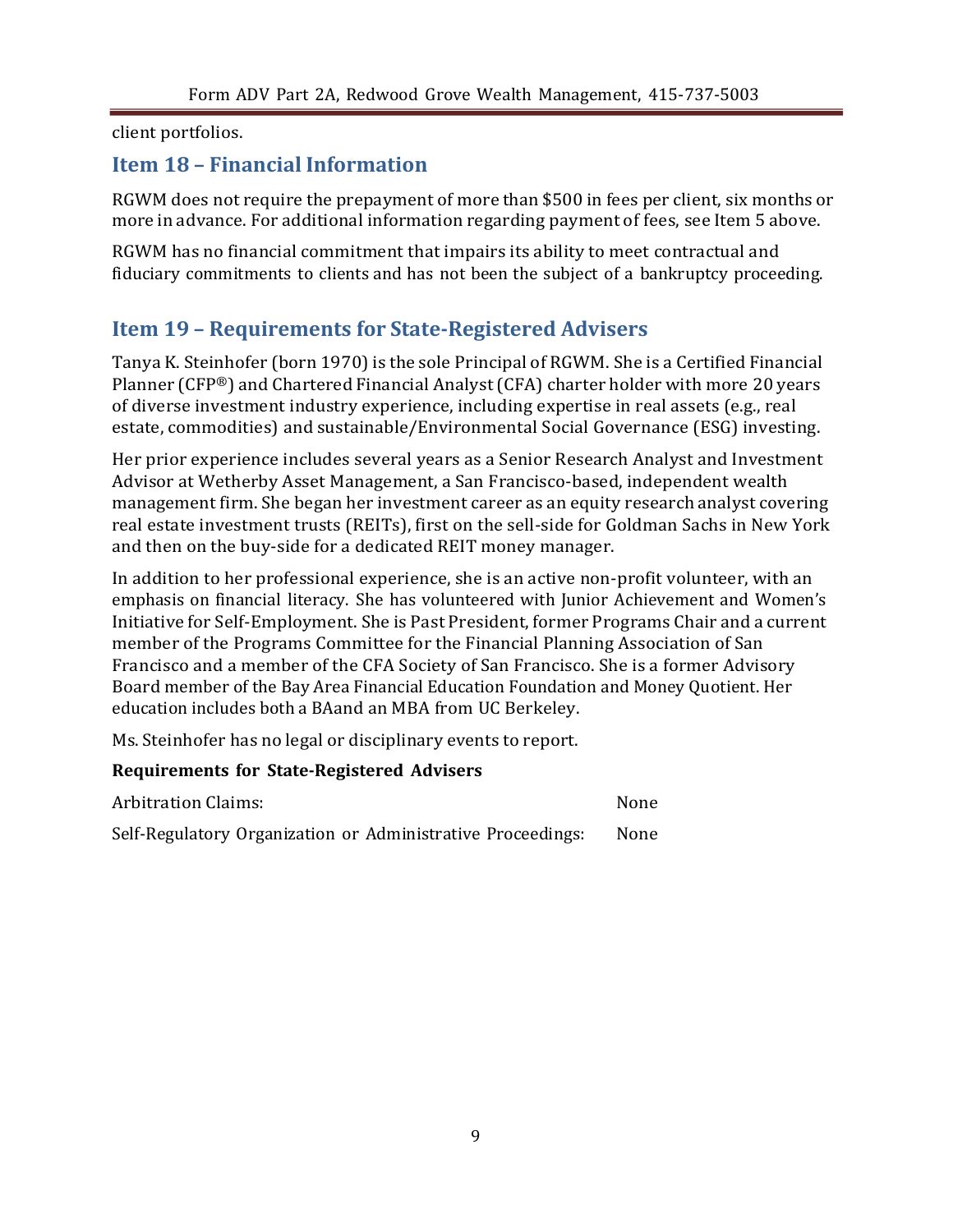# <span id="page-12-1"></span>**TANYA STEINHOFER** Redwood Grove Wealth Management

100 Larkspur Landing Circle Suite 110 Larkspur, CA 94939 415-737-5003 [www.redwoodgrovewm.com](http://www.redwoodgrovewm.com/)

## <span id="page-12-0"></span>**BROCHURE SUPPLEMENT (FORM ADV part 2B)**

March 30, 2022

This brochure supplement provides information about Tanya Steinhofer that supplements the RGWM Brochure. You should have received a copy of that Brochure. Please contact Tanya Steinhofer if you did not receive RGWM's Brochure or if you have any questions about the contents of this supplement.

Additional information about Tanya Steinhofer is available on the SEC's website at [www.adviserinfo.sec.gov. M](http://www.adviserinfo.sec.gov/)s. Steinhofer's CRD number is 4012338.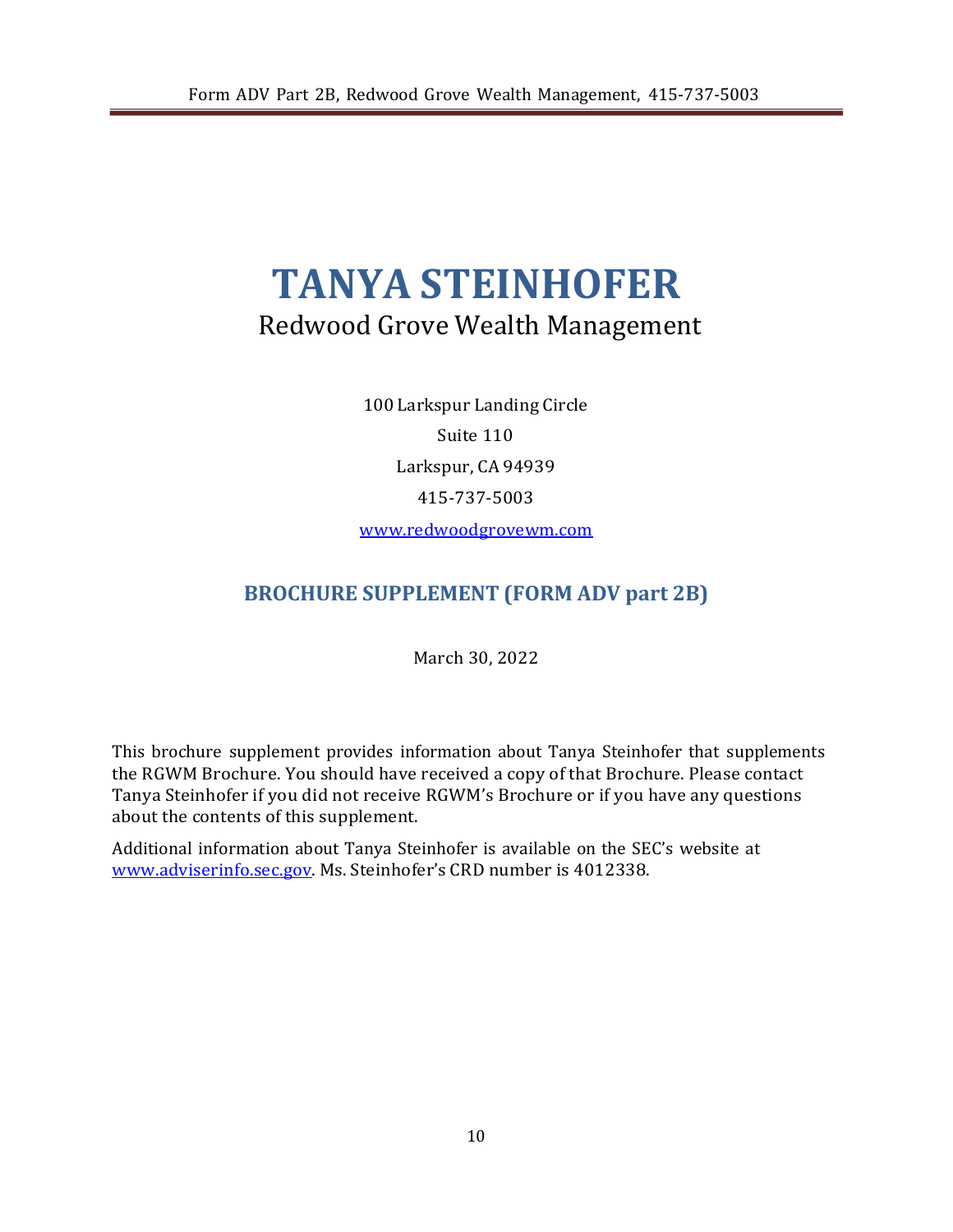Tanya K. Steinhofer (born 1970) is the sole Principal of RGWM. She is a Certified Financial Planner (CFP®) and Chartered Financial Analyst (CFA) charter holder with over 20 years ofdiverse investment industry experience, including expertise in real assets (e.g., real estate,commodities) and sustainable/ Environmental Social Governance (ESG) investing.

Her prior experience includes several years as a Senior Research Analyst and Investment Advisor at Wetherby Asset Management, a San Francisco-based, independent wealth management firm. She began her investment career as an equity research analyst covering real estate investment trusts (REITs), first on the sell-side for Goldman Sachs in New York and then on the buy-side for a dedicated REIT money manager.

In addition to her professional experience, she is an active non-profit volunteer, with an emphasis on financial literacy. She has volunteered with Junior Achievement and Women's Initiative for Self-Employment. She is Past President, former Programs Chair and a current member of the Programs Committee for the Financial Planning Association of San Francisco and a member of the CFA Society of San Francisco. She's a former Advisory Board member of the Bay Area Financial Education Foundation and Money Quotient. Her education includes both a BA and an MBA from UC Berkeley.

**Chartered Financial Analyst (CFA)**: Chartered Financial Analysts are licensed by the CFA Institute to use the CFA mark. CFA certification requirements:

- Hold a bachelor's degree from an accredited institution or have equivalent education or work experience.
- To earn the CFA charter, you must successfully pass through the CFA Program, a graduate-level self-study program that combines a broad curriculum with professional conduct requirements, culminating in three sequential exams.
- Completing the CFA Program exams can take as little as 18 months, but on average, it takes about four years to earn a CFA charter. Successful candidates report spending an average of 300 hours preparing for each exam.
- Successful completion of all three exam levels of the CFA Program. These three exams, each taking approximately 6 hours to complete, must be completed sequentially.
- The Level I exam is offered twice a year, in June and December. The Level II and III exams are offered once a year, in June.
- Have 48 months of acceptable [professional work](http://www.cfainstitute.org/about/membership/process/Pages/work_experience.aspx) experience in the investment decision-making process.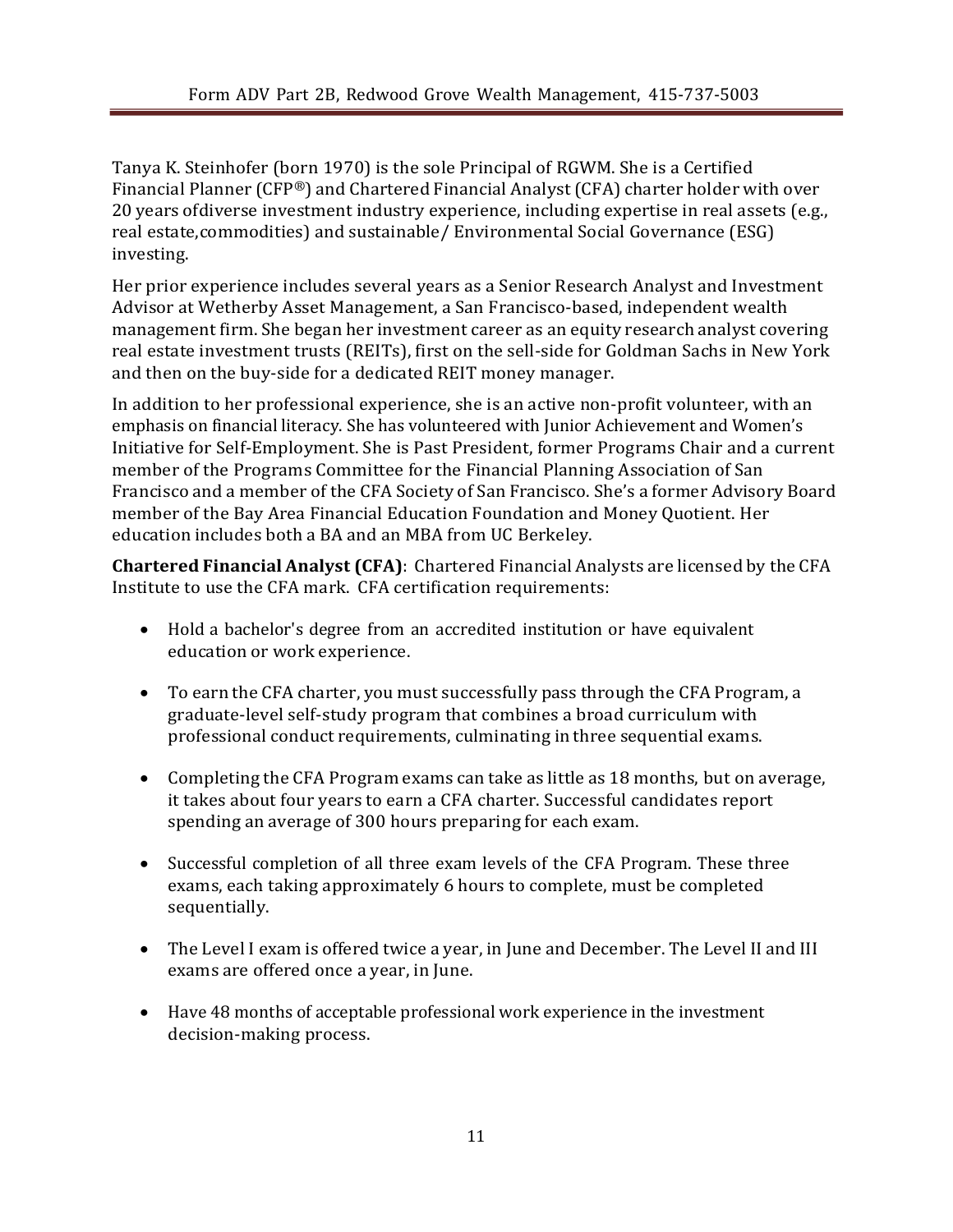- Fulfill society requirements, which vary by society. Unless you are upgrading from affiliate membership, all societies require [two sponsor statements a](http://www.cfainstitute.org/about/membership/process/Pages/membership_sponsors.aspx)s part of each application; these are submitted online by your sponsors.
- Agree to adhere to and sign the Member's Agreement, a [Professional](http://www.cfainstitute.org/ethics/conduct/Pages/about_pcs.aspx) Conduct [Statement, a](http://www.cfainstitute.org/ethics/conduct/Pages/about_pcs.aspx)nd any additional documentation requested by CFA Institute (www.cfainstitute.org).

#### **Certified Financial Planner™ Qualifications and Requirements**

The Certified Financial Planner ™, CFP®, and federally registered CFP® (with flame design) marks (collectively, the "CFP® marks" are professional certification marks granted in the United States by the Certified Financial Planner Board of Standards, Inc.

The CFP® certification is a voluntary certification; no federal or state law or regulation requires financial planners to hold the designation. It is recognized in the United States and a number of other countries for its (1) high standard of professional education (2) stringent code of conduct and standards of practice; and (3) ethical requirements that govern professional engagements with clients. Currently, more than 73,000 individuals have obtained the CFP® certification in the United States.

The following are the CFP® certification requirements as of  $1/1/2016$  and may not be the qualifications in place when the credential is obtained:

- **Education** Complete an advanced college-level course of study addressing the financial planning areas that CFP® Board's studies have determined necessary for the competent and professional delivery of financial planning services, and attain a Bachelor's Degree from regionally accredited United States college or university. CFP® Board's financial planning subject areas include insurance planning and risk management, employee benefits planning, investment planning, income tax planning, retirement planning and estate planning.
- **Examination** Pass the comprehensive CFP® Certification Examination. The examination includes multiple-choice questions, including stand-alone questions and sets of questions associated with short scenarios or more lengthy case histories;
- **Experience** Complete at least three years of full-time financial planning related experience (or the equivalent, measured as 2000 hours per year.
- **Ethics** Agree to be bound by CFP® Board's Standards of Professional Conduct, a set of documents outlining the ethical and practice standards for CFP® professionals.

Individuals who become certified must complete the following ongoing education and ethics requirements in order to maintain the right to continue to use the CFP® marks:

• **Continuing Education** – Complete 30 hours of continuing education hours every two years, including two hours on the Code of Ethics and other parts of the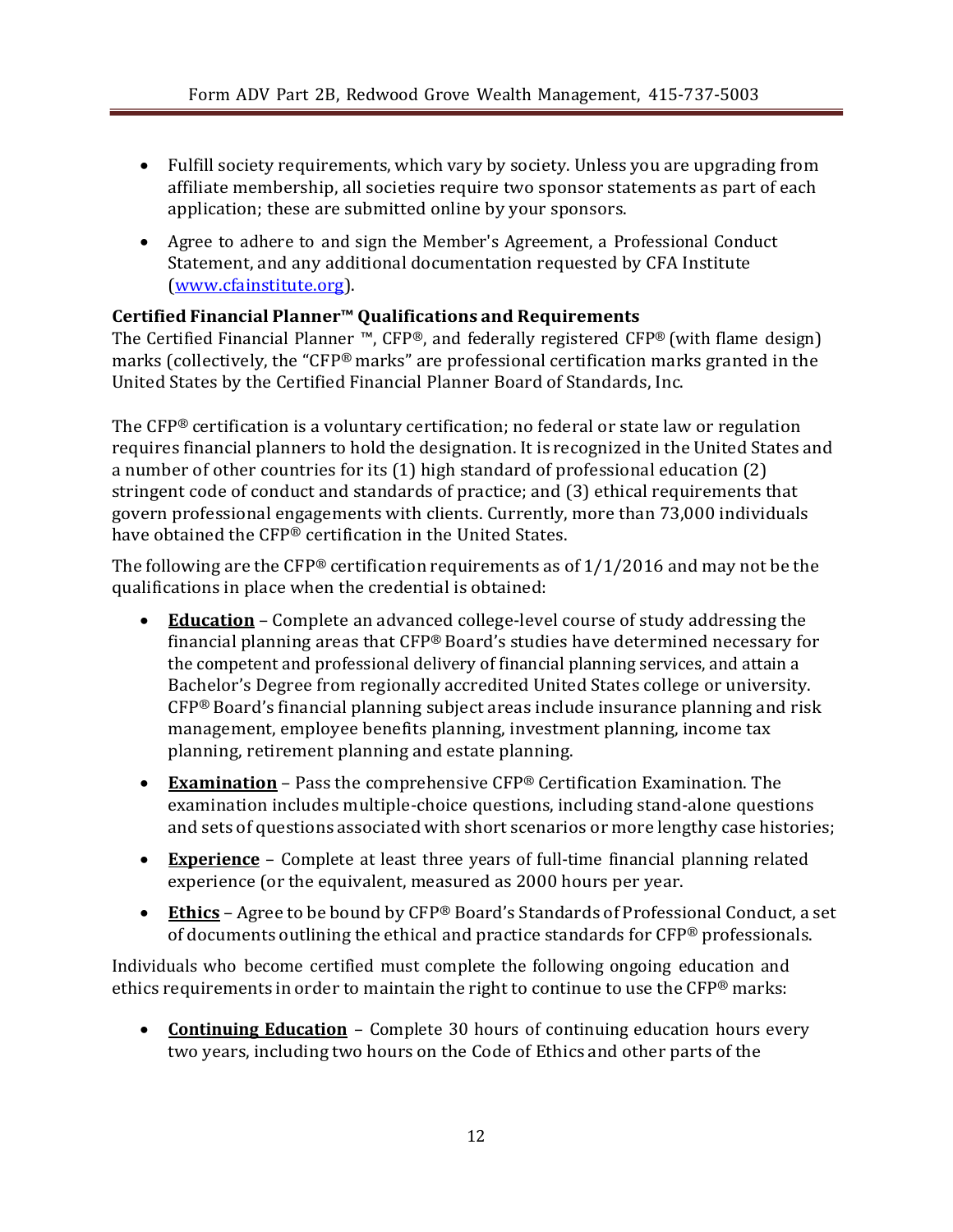Standards of Professional Conduct, to maintain competence and keep up with developments in the financial planning field.

• **Ethics** – Renew an agreement to be bound by the Standards of Professional Conduct. The Standards prominently require that CFP® professionals provide financial planning services at fiduciary standard of care. This means CFP® professionals must provide financial planning services in the best interests of their clients.

CFP® professionals who fail to comply with the above standards and requirements may be subject to CFP® Board's enforcement process, which could result in suspension or permanent revocation of their CFP® certification.

#### **Disciplinary Information**

Tanya Steinhofer is required to disclose all material facts regarding any legal or disciplinary events what would be material to your evaluation of her and her firm: Tanya Steinhofer has not been involved in any criminal or civil action, administrative proceedings, or self-regulatory organization proceedings. Neither has Tanya Steinhofer been involved in any proceedings in which a professional attainment, designation, or license was revoked or suspended because of a violation of rules relating to professional conduct.

#### **Other Business Activities**

Tanya Steinhofer serves as a volunteer on the investment committee of the foundation of the Mt. Tamalpais United Methodist church.

#### **Additional Compensation**

Tanya Steinhofer receives no compensation other than those described above.

#### **Supervision**

Tanya Steinhofer as the owner of RGWM supervises her own work.

#### **Requirements for State-Registered Advisors**

Tanya Steinhofer is required to disclose all material facts regarding any legal or disciplinary events that would be material to your evaluation of her and her firm. She has not had an arbitration claim, been found liable in any civil, self-regulatory organization or administrative proceeding, or been the subject of a bankruptcy petition.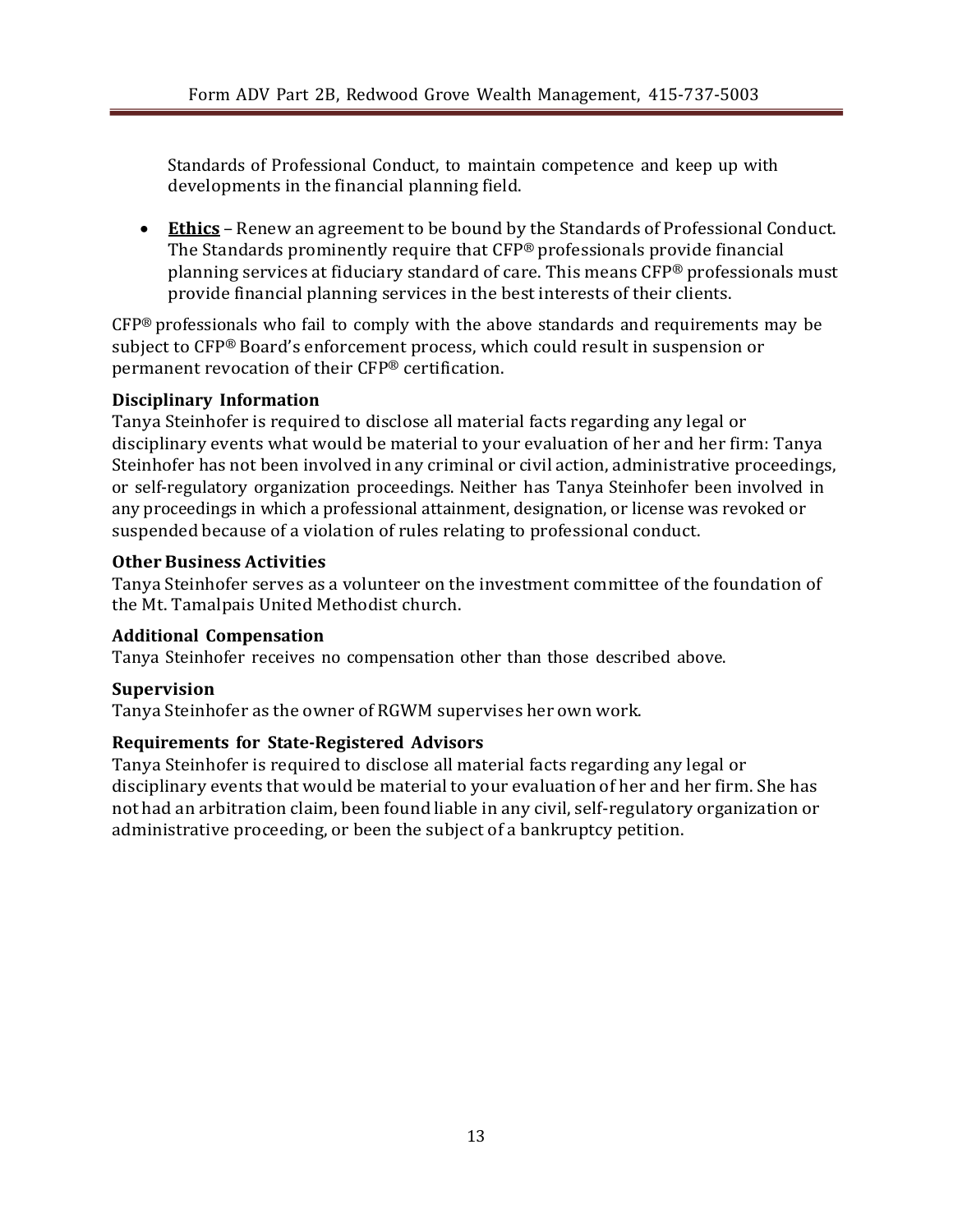# <span id="page-16-0"></span>**DANIEL TRIPP** Redwood Grove Wealth Management

100 Larkspur Landing Circle Suite 110 Larkspur, CA 94939 415-737-5003 [www.redwoodgrovewm.com](http://www.redwoodgrovewm.com/)

# **BROCHURE SUPPLEMENT (FORM ADV part 2B)**

March 30, 2022

This brochure supplement provides information about Daniel Tripp that supplements the RGWM Brochure. You should have received a copy of that Brochure. Please contact Tanya Steinhofer if you did not receive RGWM's Brochure or if you have any questions about the contents of this supplement.

Additional information about Daniel Tripp is available on the SEC's website at [www.adviserinfo.sec.gov. M](http://www.adviserinfo.sec.gov/)r. Tripp's CRD number is 7129128.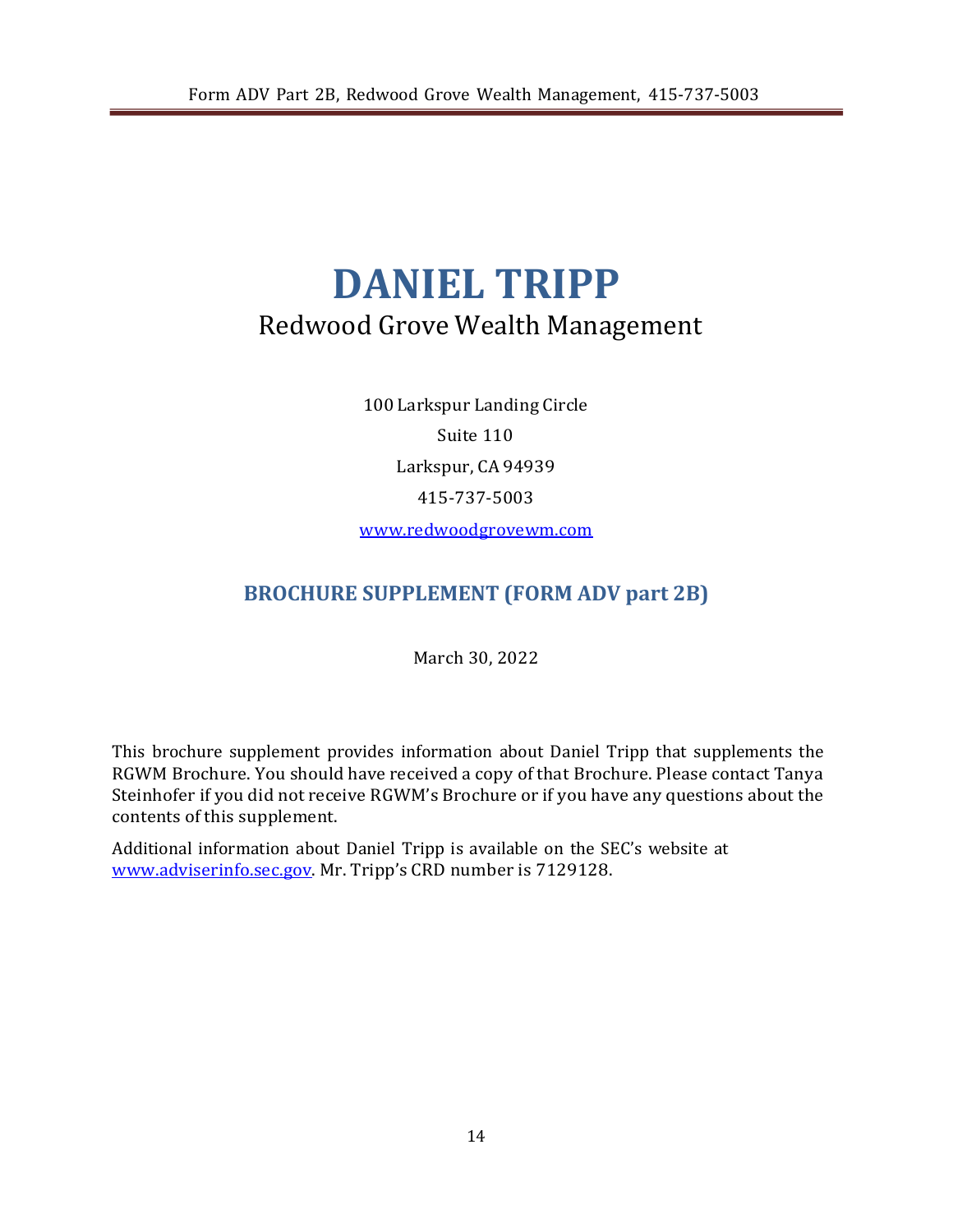Daniel Tripp (born 1982)

He is a Certified Financial Planner (CFP®) and has been with Redwood Grove Wealth Management since 2021.

His prior experience includes several years as an Owner and Investment Advisor at Thirty Mile Financial, an independent wealth management firm and one year with Yeske Buie as a Financial Planning Resident.

### **Certified Financial Planner™ Qualifications and Requirements**

The Certified Financial Planner ™, CFP®, and federally registered CFP® (with flame design) marks (collectively, the "CFP® marks" are professional certification marks granted in the United States by the Certified Financial Planner Board of Standards, Inc.

The CFP® certification is a voluntary certification; no federal or state law or regulation requires financial planners to hold the designation. It is recognized in the United States and a number of other countries for its (1) high standard of professional education (2) stringent code of conduct and standards of practice; and (3) ethical requirements that govern professional engagements with clients. Currently, more than 73,000 individuals have obtained the CFP® certification in the United States.

The following are the CFP® certification requirements as of  $1/1/2016$  and may not be the qualifications in place when the credential is obtained:

- **Education** Complete an advanced college-level course of study addressing the financial planning areas that CFP® Board's studies have determined necessary for the competent and professional delivery of financial planning services, and attain a Bachelor's Degree from regionally accredited United States college or university. CFP® Board's financial planning subject areas include insurance planning and risk management, employee benefits planning, investment planning, income tax planning, retirement planning and estate planning.
- **Examination** Pass the comprehensive CFP® Certification Examination. The examination includes multiple-choice questions, including stand-alone questions and sets of questions associated with short scenarios or more lengthy case histories;
- **Experience** Complete at least three years of full-time financial planning related experience (or the equivalent, measured as 2000 hours per year.
- **Ethics** Agree to be bound by CFP® Board's Standards of Professional Conduct, a set of documents outlining the ethical and practice standards for CFP® professionals.

Individuals who become certified must complete the following ongoing education and ethics requirements in order to maintain the right to continue to use the  $CFP^{\otimes}$  marks:

• **Continuing Education** – Complete 30 hours of continuing education hours every two years, including two hours on the Code of Ethics and other parts of the Standards of Professional Conduct, to maintain competence and keep up with developments in the financial planning field.